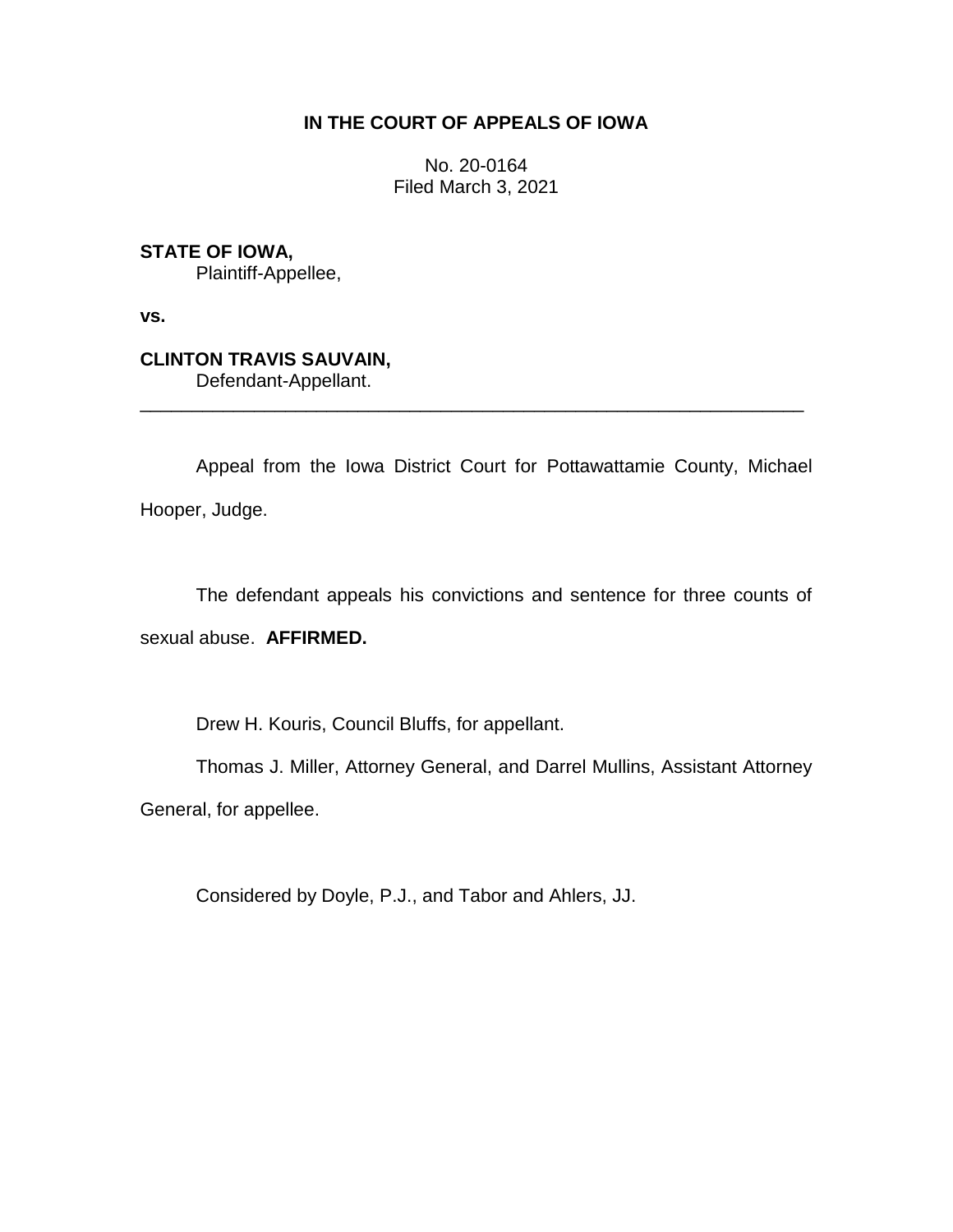### **TABOR, Judge.**

 $\overline{a}$ 

Clinton Sauvain appeals his convictions for one count of second-degree sexual abuse and two counts of third-degree sexual abuse. His complaints are fivefold. First, he contends the State committed a *Brady* violation. 1 Second, he alleges the district court erred by not giving a spoliation instruction on that evidence. Third, he asserts the prosecutor engaged in misconduct. Fourth, he claims the court abused its discretion in not forcing disclosure of his accuser's entire mental-health treatment record. And fifth, he argues that the court abused its discretion by imposing consecutive sentences. Finding no merit in his complaints, we affirm.

### **I. Facts and Prior Proceedings**

Fifteen-year-old T.G. testified that Sauvain sexually abused her repeatedly throughout her childhood, beginning when she was five years old.<sup>2</sup> She recalled that Sauvain would touch her breasts and vagina, force her to touch his penis, force her to engage in oral sex, and insert his penis into her vagina. Sometimes during these sex acts, T.G. felt something wet. According to her testimony, the abuse took place in her bedroom, the shower, or Sauvain's car.

In late November 2018, things changed. Then in ninth grade, T.G. was flunking classes and, as punishment, Sauvain grounded her. One morning, Sauvain came into her room and sexually abused her, touching her vagina and breasts with his fingers. He also tried to penetrate her vagina with his penis. Later,

 $1$  The prosecution has a due process obligation to disclose exculpatory evidence to the accused. *See Brady v. Maryland*, 373 U.S. 83, 87–88 (1963). <sup>2</sup> Sauvain is her stepfather.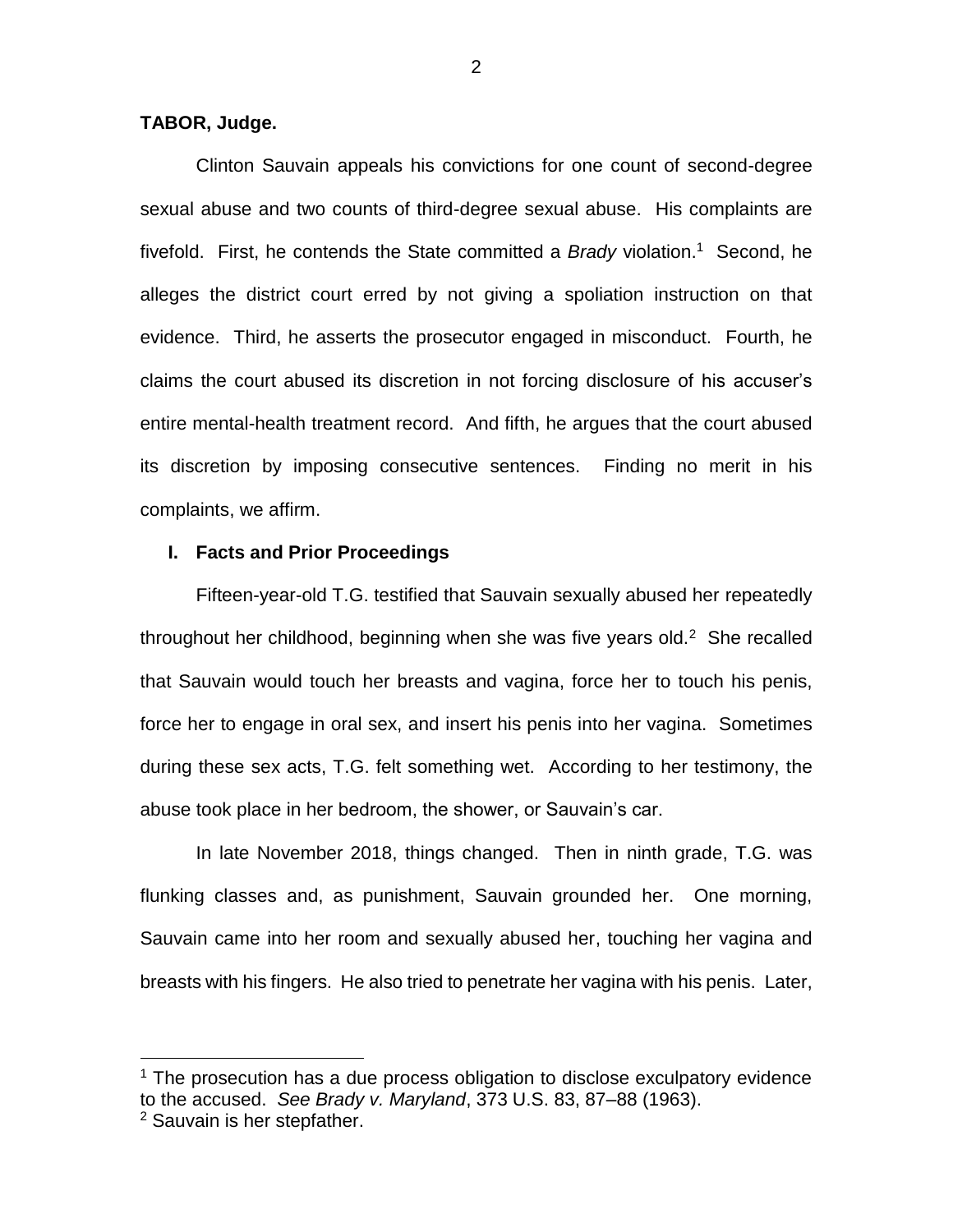while driving her to school, he tearfully apologized and promised to "unground" her. At school, two of T.G.'s friends, who knew about the abuse, caught her taking pills in a suicide attempt. The friends informed school staff. These events led T.G. to disclose the abuse to her school principal. That same day, T.G. went to the hospital for a sexual-assault examination. Her rape kit did not reveal any DNA evidence. Nor did the sexual-assault nurse examiner see any physical injuries. A swab of her external genitalia showed no foreign DNA.

After T.G. reported the abuse, the Iowa Department of Human Services (DHS) removed her from Sauvain's home. She moved in with her father and stepmother. She also began seeing a therapist.

About three weeks later, law enforcement, including a crime scene investigator (CSI) with the Iowa Division of Criminal Investigations (DCI), searched T.G.'s bedroom in Sauvain's house. They collected bedding but found no DNA belonging to Sauvain on those items.

Based on T.G.'s recollections, in December 2018 the State charged Sauvain with eight counts of sexual abuse. On the eve of trial, the State amended the information to three counts: one count of sexual abuse in the second degree, in violation of Iowa Code sections 709.1(3) and 709.3(1)(b) (2018), and two counts of sexual abuse in the third degree, in violation of Iowa Code section 709.4(1)(b)(3)(a) and 709.4(2). The jury found Sauvain guilty as charged.

At sentencing, the court imposed consecutive terms not to exceed twenty-five years on the second-degree sexual abuse conviction (with a mandatory minimum of seventy-percent) and ten years for each of the third-degree sexual abuse convictions. Sauvain appeals.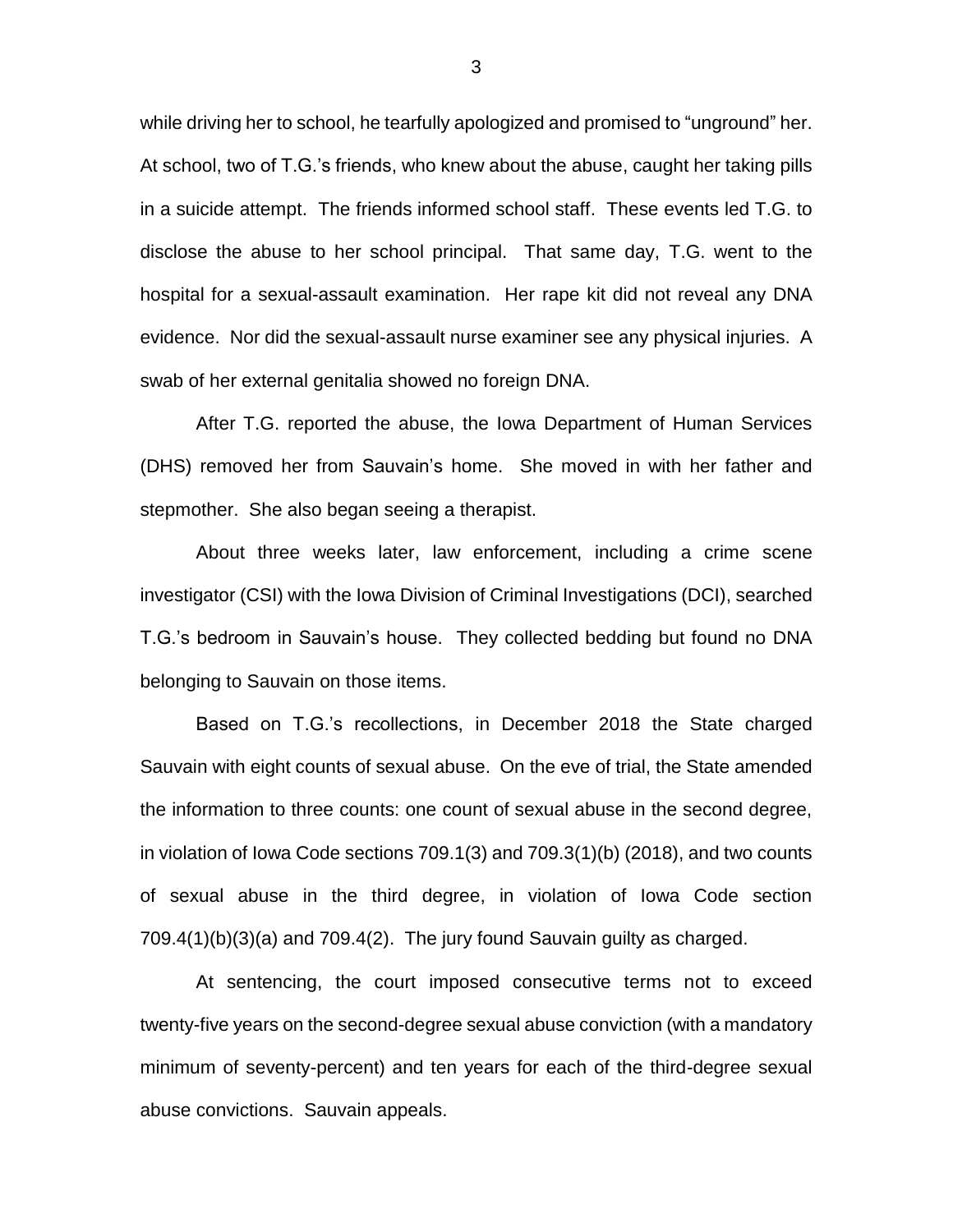## **II. Discussion**

Sauvain's first three issues focus on the seizure and testing of T.G.'s bedding. The State collected that evidence through the work of detective Amber Kennedy. Detective Kennedy started her investigation by speaking with T.G. at her school on the day she disclosed the abuse in late November 2018. After contacting the DHS, Kennedy believed it was important to interview T.G.'s mother and Sauvain. Having gathered their statements, Kennedy met with the prosecutor. Only then did the detective secure a search warrant for the family's home. Law enforcement executed the search three weeks after T.G.'s disclosure.

On February 1, 2019, the State filed additional minutes of testimony including the detective's investigative report on the execution of the search warrant. When starting to search, Kennedy noticed, "In the home it appeared that someone had been there and had been packing items." Her narrative continued:

The bedding on [T.G.'s] bed had been stripped off and a fleece blanket was the only thing left on it. I located a mattress protector that appeared to have been just removed from the bed and a bed sheet inside of it. Another mattress cover was located under a comforter. These items were the only bedding items that were not folded up and placed to the side.<sup>[3]</sup>

Kennedy's report also listed the items collected into evidence:

Various items were collected to include the following:

- black/white fleece blanket
- purple/zebra striped comforter
- two (2) mattress covers
- grey/white sheet

 $\overline{a}$ 

 $3$  At trial, Kennedy explained the fleece blanket on the bed and the items on the floor "stood out as if maybe those hadn't been washed." Logically, if those items had not been laundered, they would "have more evidential value to them."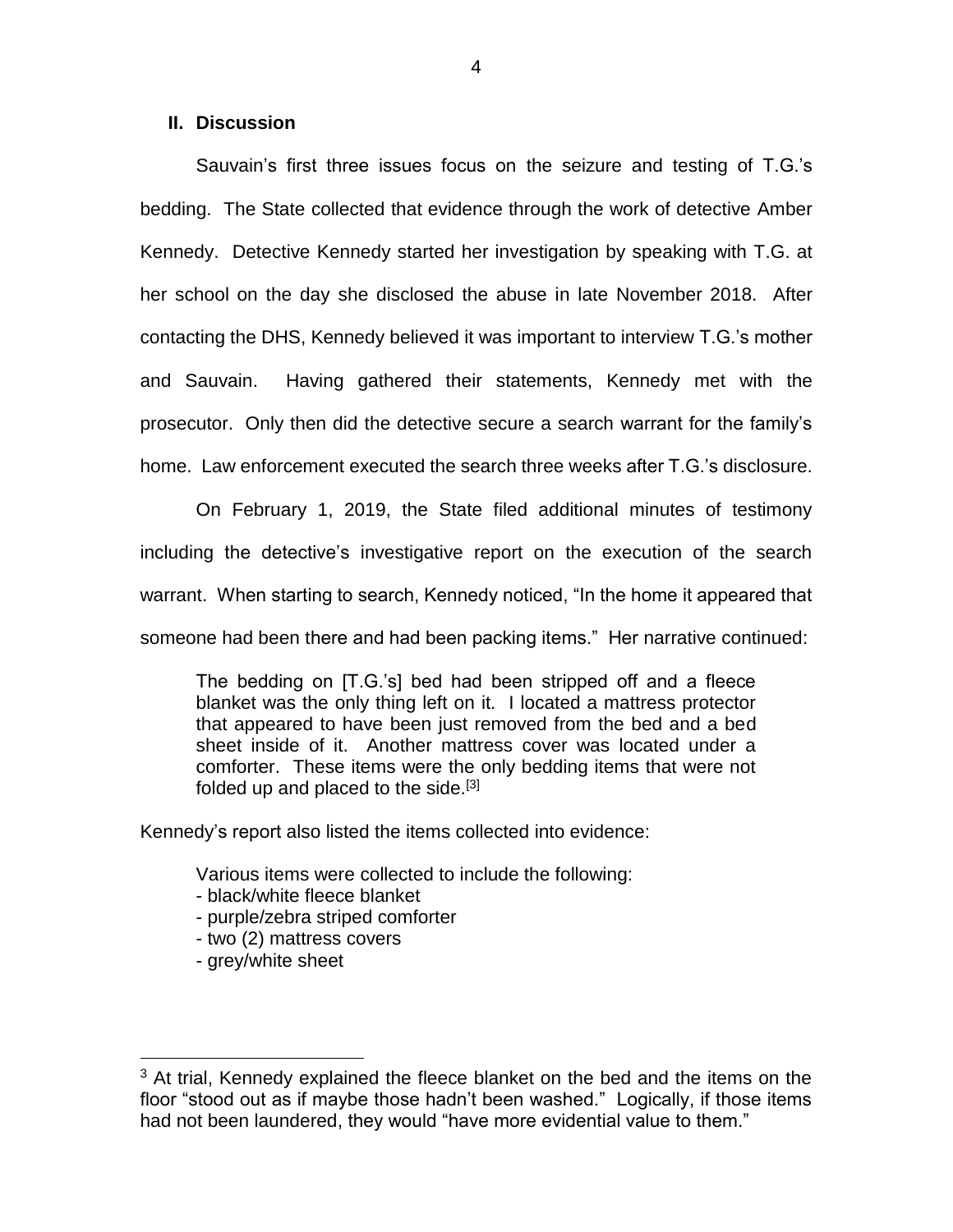A separate property receipt established a chain of custody for the items collected. The receipt identified the "crime lab" as the location of the comforter and mattress covers, the black and white fleece blanket, and (relevant to Sauvain's arguments) the grey and white sheet.

On August 19, the State filed additional minutes of testimony outlining the DCI lab tests. The tested items included (1) "[p]urple/zebra striped comforter and mattress cover collected from upstairs bedroom," (2) T.G.'s sexual-assault kit, and (3) Sauvain's buccal swab. A DCI criminalist testified that the bedding did not have Sauvain's DNA. The mattress pad contained epithelial DNA from an unidentified male, but testing eliminated Sauvain as the source.

At trial, Sauvain objected to the fact the DCI lab did not test the grey and white bed sheet. Detective Kennedy testified she was not in charge of deciding which items got tested. That discretion fell to the prosecutor and the CSI based on the lab's limited testing capacity. Their decision not to have the bed sheet tested prompted Sauvain to ask for a spoliation instruction—advising the jurors that they may presume the evidence was unfavorable to the prosecution if a State actor intentionally destroyed it. The district court refused to give that instruction. In a motion for new trial, Sauvain alleged the court's refusal was reversible error. He also argued failure to test the bed sheet constituted a *Brady* violation and prosecutorial misconduct. The court denied the request for a new trial on all three grounds.

Our review of the new-trial denial depends on the grounds raised in the motion. *State v. Lopez*, 633 N.W.2d 774, 781 (Iowa 2001). To the extent Sauvain based his motion on discretionary grounds, we review for abuse of discretion. *See* 

5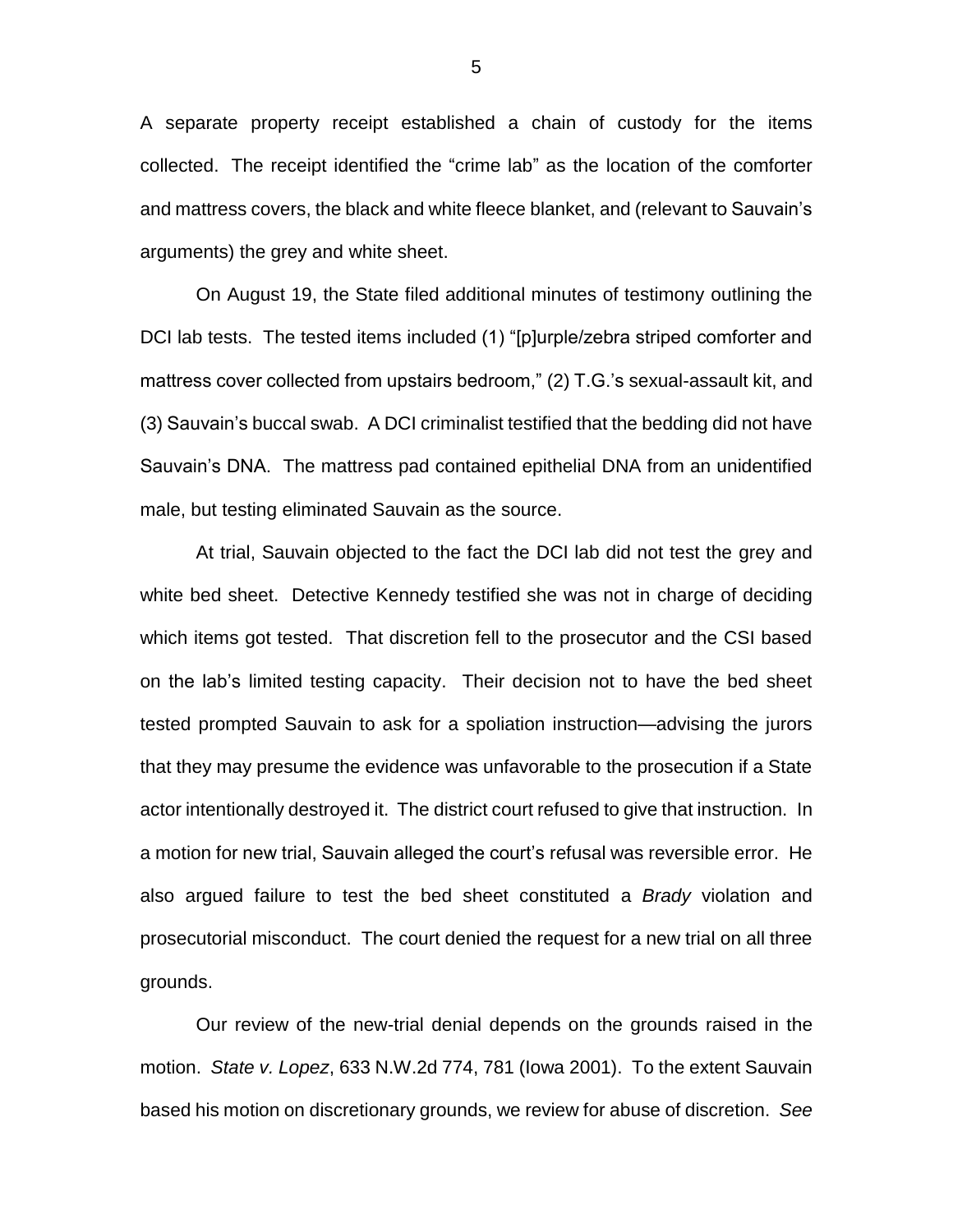*id.* at 781–82. An abuse of discretion occurs when the court exercises its "discretion on grounds or for reasons clearly untenable or to an extent clearly unreasonable." *Id.* at 778. To the extent that he based his motion on legal questions, we review for errors at law. *See id.* at 782.

We review the decision not to give a requested jury instruction for the correction of legal error. *See Alcala v. Marriott Int'l, Inc.*, 880 N.W.2d 699, 707 (Iowa 2016); *State v. Hartsfield*, 681 N.W.2d 626, 630 (Iowa 2004). We review alleged due process violations de novo. *State v. Wickes*, 910 N.W.2d 554, 565 (Iowa 2018). We address each of Sauvain's grounds for a new trial in turn.

### **A.** *Brady* **Violation**

 $\overline{a}$ 

Sauvain contends the State committed a *Brady* violation when it failed to test the bed sheet. In his mind, the sheet was the most critical evidence collected because it is the layer of bedding closest to the body and thus would be most likely to contain a DNA specimen if T.G.'s accusations were true. Sauvain insists that if the lab had tested the sheet and not found his DNA, the results would have refuted T.G.'s testimony.

Without question, the prosecution has a due process obligation to disclose exculpatory information, including impeachment evidence. 4 *Brady*, 373 U.S. at 87–88; *State v. Leedom*, 938 N.W.2d 177, 188 (Iowa 2020). A *Brady* violation occurs when the prosecution (1) suppresses evidence, (2) favorable to the defense

<sup>4</sup> Because Sauvain does not distinguish his claim as falling under the state or federal constitution, we consider the substantive standards to be the same as those developed by the United States Supreme Court under the federal due process clause. *See King v. State*, 797 N.W.2d 565, 571 (Iowa 2011).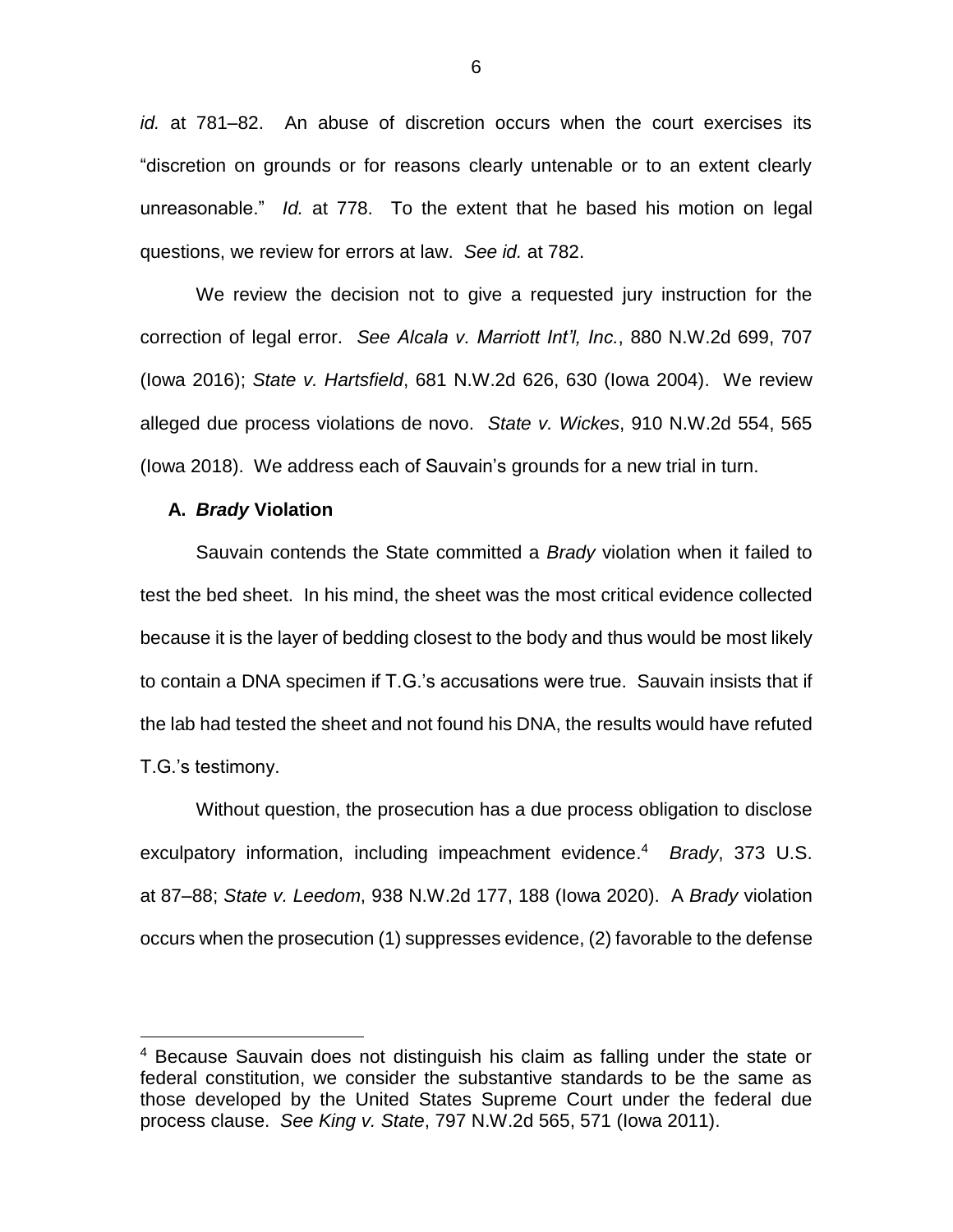and (3) material to determining guilt. *State v. Barrett*, 952 N.W.2d 308, 312 (Iowa 2020).

Sauvain's claim fails at the first prong because the prosecution did not suppress the evidence. To be clear, the prosecution must disclose *Brady* material even if the accused does not request the evidence. *DeSimone v. State*, 803 N.W.2d 97, 103 (Iowa 2011). And the prosecution's duty includes learning of any favorable evidence known to the police. *Id.* But we don't consider evidence suppressed if the defendant either knew or should have known of the essential facts, permitting him to take advantage of it. *Id.*

Sauvain contends the decision not to test the bed sheet amounted to suppression. That contention hits two stumbling blocks. First, the State disclosed all known information about the sheet before trial. The February 1 minutes verified that investigators collected the sheet. The August 19 minutes divulged the DCI lab testing, which included only the purple zebra-striped comforter and mattress cover from the inventory of collected items. That inventory showed that the sheet and other items remained housed at the crime lab. Second, although Sauvain alleged at trial that the sheet could be another source for impeachment, the defense knew or should have known the essential facts, allowing it to take advantage of the potentially favorable evidence well before trial. The State did not conceal the fact that the sheet was seized but not tested. Sauvain could have sought additional testing before trial but did not. The State's decision not to test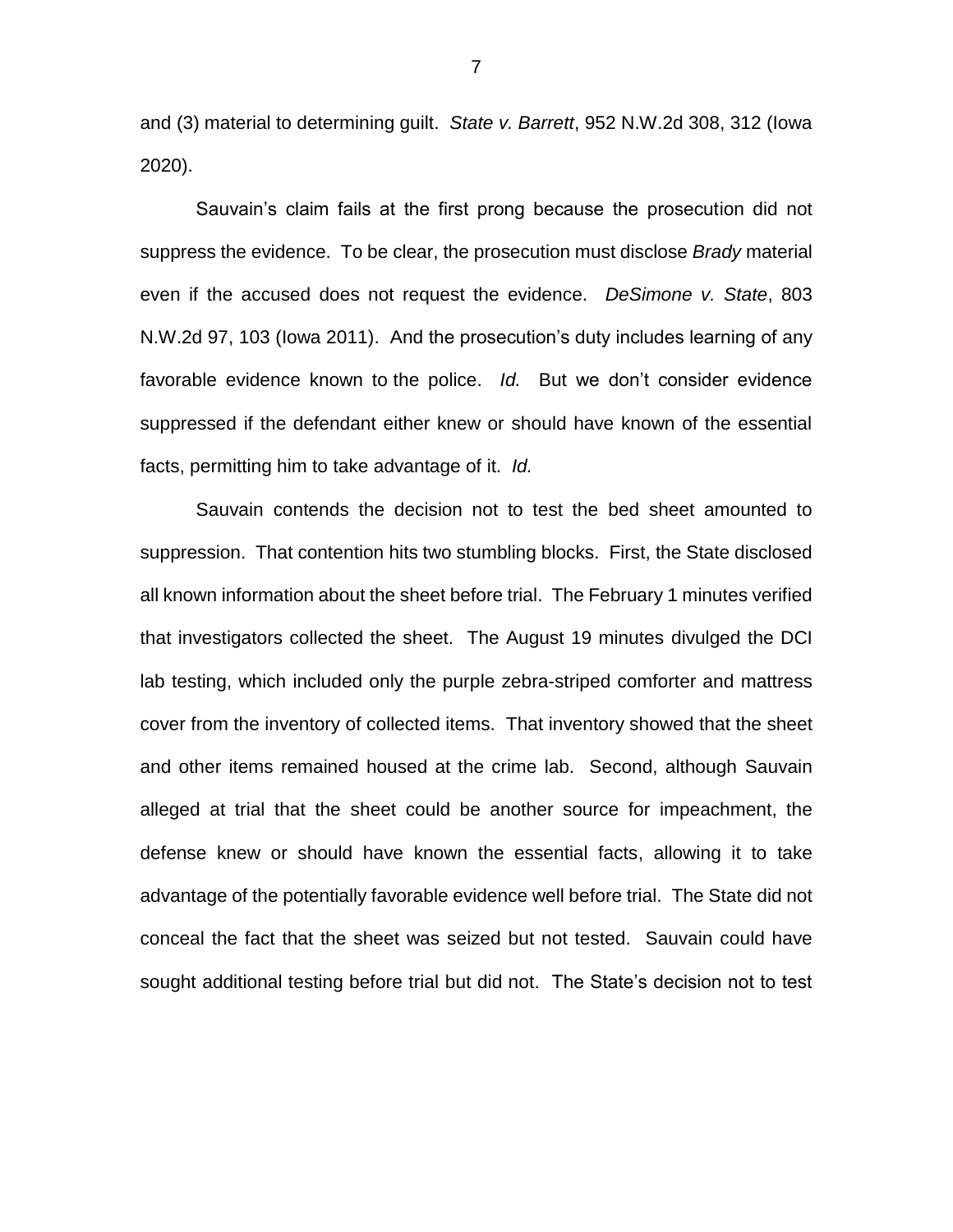the sheet for DNA does not amount to suppression of favorable evidence. We find no *Brady* violation occurred.<sup>5</sup>

## **B. Jury Instruction on Spoliation**

 $\overline{a}$ 

Sauvain next pivots to a different suppression argument. He contends the district court erred by not giving the jury a spoliation instruction on the untested sheet. "A spoliation instruction is 'a direction to the jury that it [may] infer from the State's failure to preserve [evidence] that the evidence would have been adverse to the State.'" *Hartsfield*, 681 N.W.2d at 630 (alterations in original) (quoting *State v. Vincik*, 398 N.W.2d 788, 795 (Iowa 1987)). The instruction is warranted when the defendant shows substantial evidence that "(1) evidence exists, (2) it is in the possession or under the control of the State, (3) it would have been admissible at trial, and (4) the State intentionally destroyed the evidence." *Id.* at 631. If these elements are met, "the fact finder may draw the inference that the evidence

<sup>5</sup> We need not address the other two prongs of the *Brady* test. But we note that the record does not show whether DNA testing of the sheet would have been inculpatory or exculpatory. Sauvain only assumes it would have been "favorable to the defendant." *See Barrett*, 952 N.W.2d at 312. Even a favorable DNA result may not have been material to determining guilt. *Id.* To demonstrate materiality, Sauvain must show "a reasonable probability that, had the evidence been disclosed to the defense, the result of the proceeding would have been different." *See id.* (quoting *DeSimone*, 803 N.W.2d at 103). If the testing did not show Sauvain's DNA, that result would have been cumulative to the lack of useful DNA on the other bedding items. It may have added weight to Sauvain's argument that the lack of physical evidence undermined T.G.'s version. But T.G. testified to sexual abuse occurring for many years, not just in late November 2018. The lack of DNA evidence supporting that occasion would not cancel the whole of T.G.'s extensive testimony, accepted by the jurors. Plus, Detective Kennedy testified that someone had been in the house packing in the three weeks between T.G.'s disclosure and the search. The bed had been stripped, so it is unclear which collected items were used at the time of the alleged abuse. On this record, Sauvain would have trouble showing a reasonable probability of acquittal based on a presumed lack of DNA on the sheet.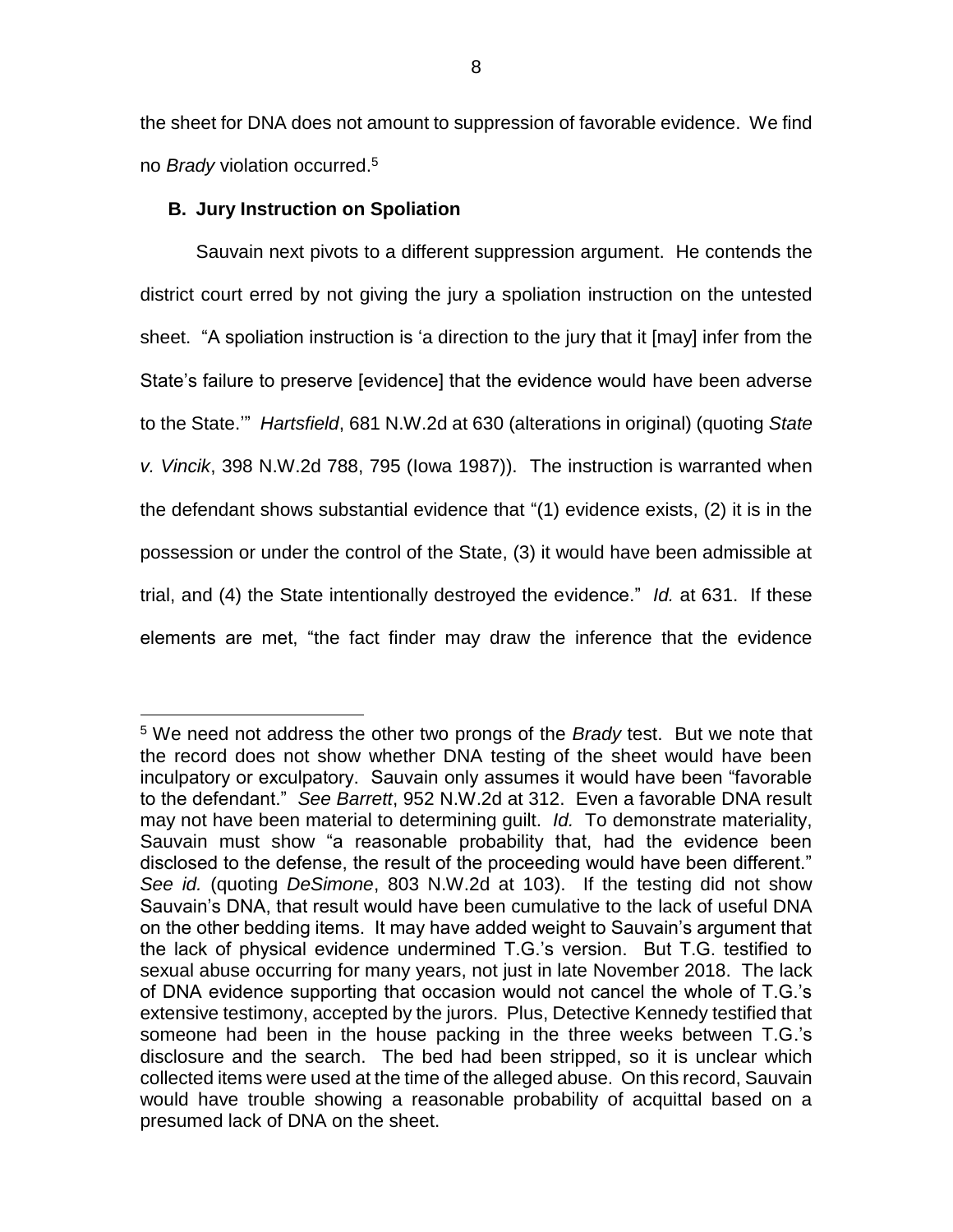destroyed was unfavorable to the party responsible for its spoliation." *Id.* at 630 (quoting *State v. Langlet*, 283 N.W.2d 330, 333 (Iowa 1979)). Before giving the instruction, the court must determine that "a jury could appropriately deduce from the underlying circumstances the adverse fact sought to be inferred." *Id.*(citation omitted).

Sauvain's claim fails on the fourth prong. The State did not destroy the sheet—it remained in the crime lab. Plus, Sauvain does not assert that any delay in testing the sheet showed the State's intent to destroy any DNA evidence it may have contained. *See, e.g.*, *State v. Ueding*, 400 N.W.2d 550, 552 (Iowa 1987) (finding no intentional destruction when stolen truck was returned to owner without dusting for fingerprints). Sauvain knew of the sheet's location but did not pursue independent testing. Substantial evidence does not support a finding that the State intentionally destroyed the evidence. Thus the court did not err in denying Sauvain's request for a spoliation instruction.<sup>6</sup>

### **C. Prosecutorial Misconduct**

 $\overline{a}$ 

In his third swing at the sheet evidence, Sauvain accuses the prosecutor of misconduct for not having the sheet tested and for concealing her role in the testing decision. He points to the testimony of Detective Kennedy explaining that the CSI and the county attorney designated which items to test. Sauvain contends "the County Attorney should have disclosed her role in determining what items would

 $6$  Sauvain did make use of the sheet in closing argument by contending it would have been the best evidence if tested and pointing out that the other DNA evidence exculpated him.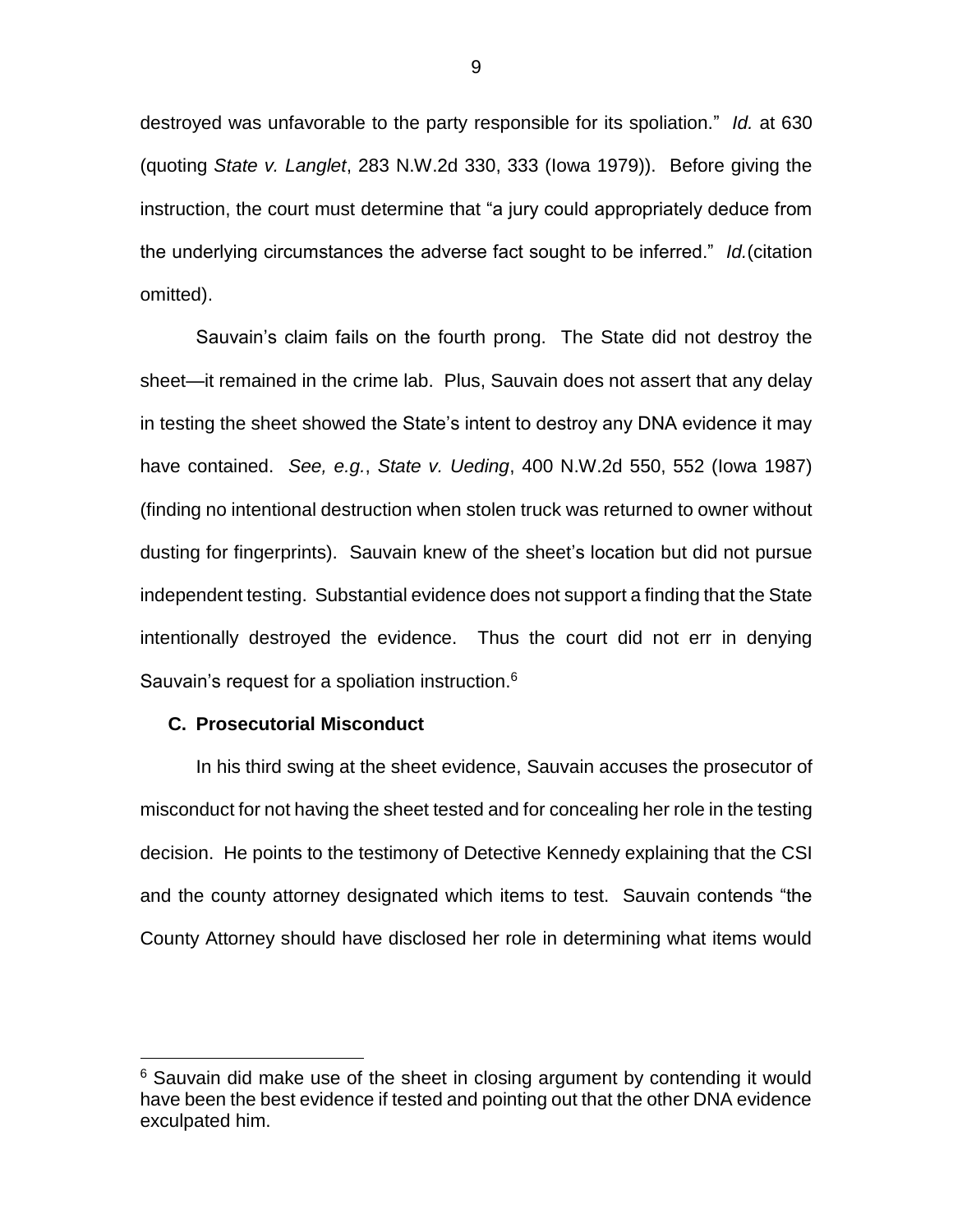be submitted" to the DCI lab. Sauvain believes the prosecutor's misconduct violated his due process right to a fair trial.

To prevail, Sauvain must show "both that prosecutorial misconduct occurred and that the prosecutorial misconduct resulted in prejudice that denied [him] a fair trial." *State v. Coleman*, 907 N.W.2d 124, 138 (Iowa 2018). Prosecutorial misconduct encompasses actions "by the government that violates a defendant's rights whether or not that conduct was or should have been known by the prosecutor to be improper and whether or not the prosecutor intended to violate the Constitution or any other legal or ethical requirement." *Id.* at 138–39 (quoting Charles Joseph Hynes, *Report to the House of Delegates: Recommendation*, 100B A.B.A. Sec. Crim. Just. 1 (2010)).

Fatal to his claim, Sauvain produces no evidence the prosecutor intentionally chose not to have the sheet tested knowing the lack of DNA would undercut T.G.'s allegation of abuse. Detective Kennedy testified to collecting the blanket because it was draped across the bed. In contrast, the sheet was discarded on the floor. This record supports the State's position that the prosecutor and CSI made a rational decision about which items to be tested based on DCI's limited resources.

Sauvain also faults the prosecutor for "obfuscating" her role in selecting the items to be tested. But he does not explain how the prosecutor's failure to announce her participation in that process violated any "obligation, legal standard, or applicable rule." *See Coleman*, 907 N.W.2d at 139. The State did not keep it secret that the sheet was sent to the crime lab but was never tested. We fail to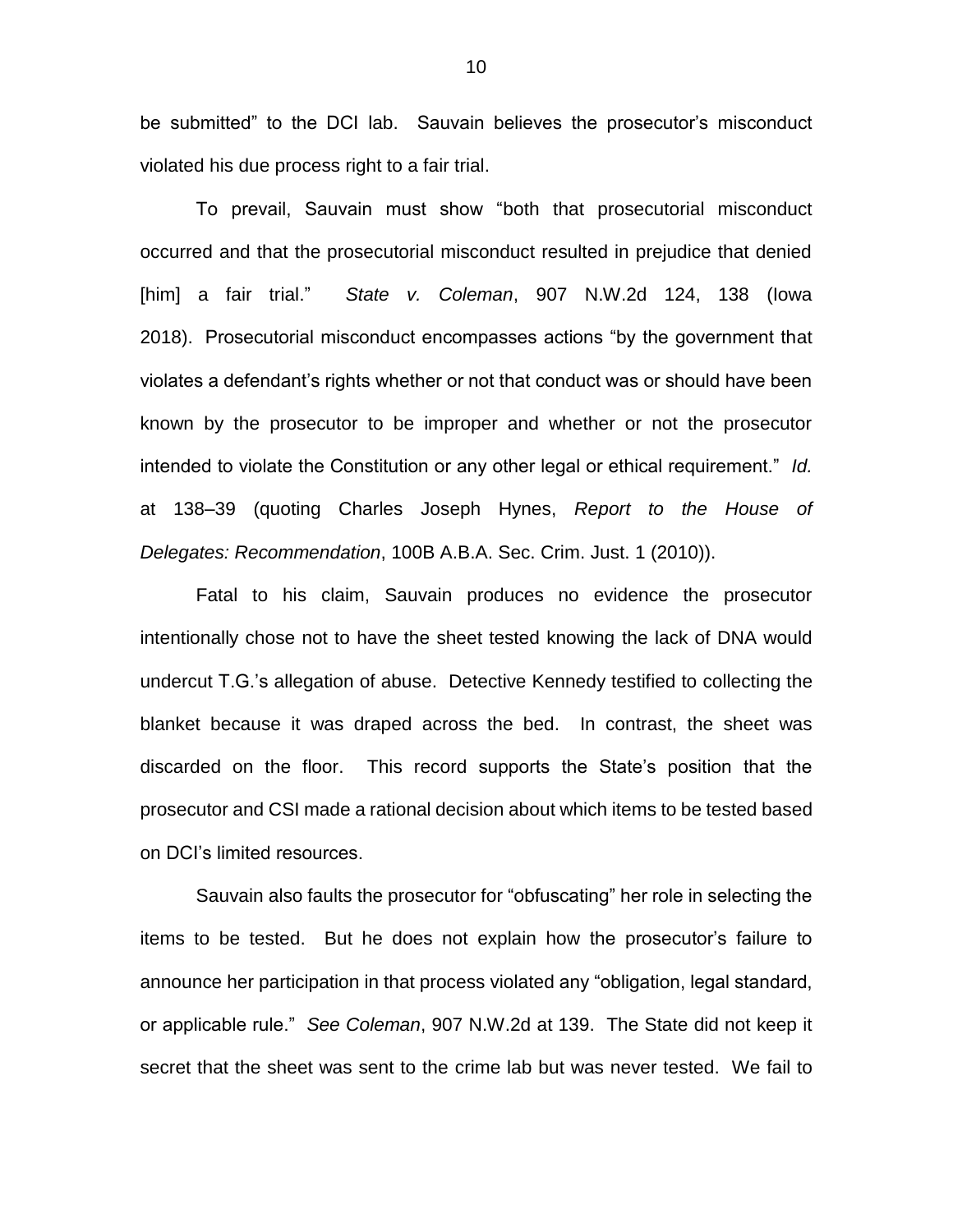see how it was misconduct for the prosecutor not to disclose that she helped decide which evidence would be tested.

Sauvain tries to shift the blame to the State for not developing a potentially useful piece of evidence. He says the defense did not have the option to submit the sheet to an independent laboratory for testing "because the prosecutor obfuscated the situation." But Sauvain is unable to show he was prejudiced by the prosecutor's failure to disclose her role. We are unpersuaded Sauvain would have been more likely to insist on independent testing knowing that the prosecutor had participated in the item selection process than if the call had been made by Detective Kennedy or the CSI agent alone. Under either scenario, Sauvain had the information necessary to seek his own test but did not. He has not shown either prosecutorial misconduct or prejudice.

Because all three grounds urged by Sauvain are meritless, we affirm the denial of the motion for new trial.

### **D. Discovery of Confidential Records**

 $\overline{a}$ 

Sauvain next contends the district court erred in restricting his access to T.G.'s therapy records. Sauvain moved to produce those records. Over his objection, the court held an in camera review under Iowa Code section 622.10(4). The court concluded that only two of eighty-eight pages contained exculpatory evidence. Sauvain received those two pages. Sauvain now argues the statutory process violated his constitutional rights.<sup>7</sup> We apply a "hybrid standard of review" in this situation. *State v. Doorenbos*, No. 19-1257, 2020 WL

 $7$  Again, Sauvain does not distinguish between state and federal due process protections.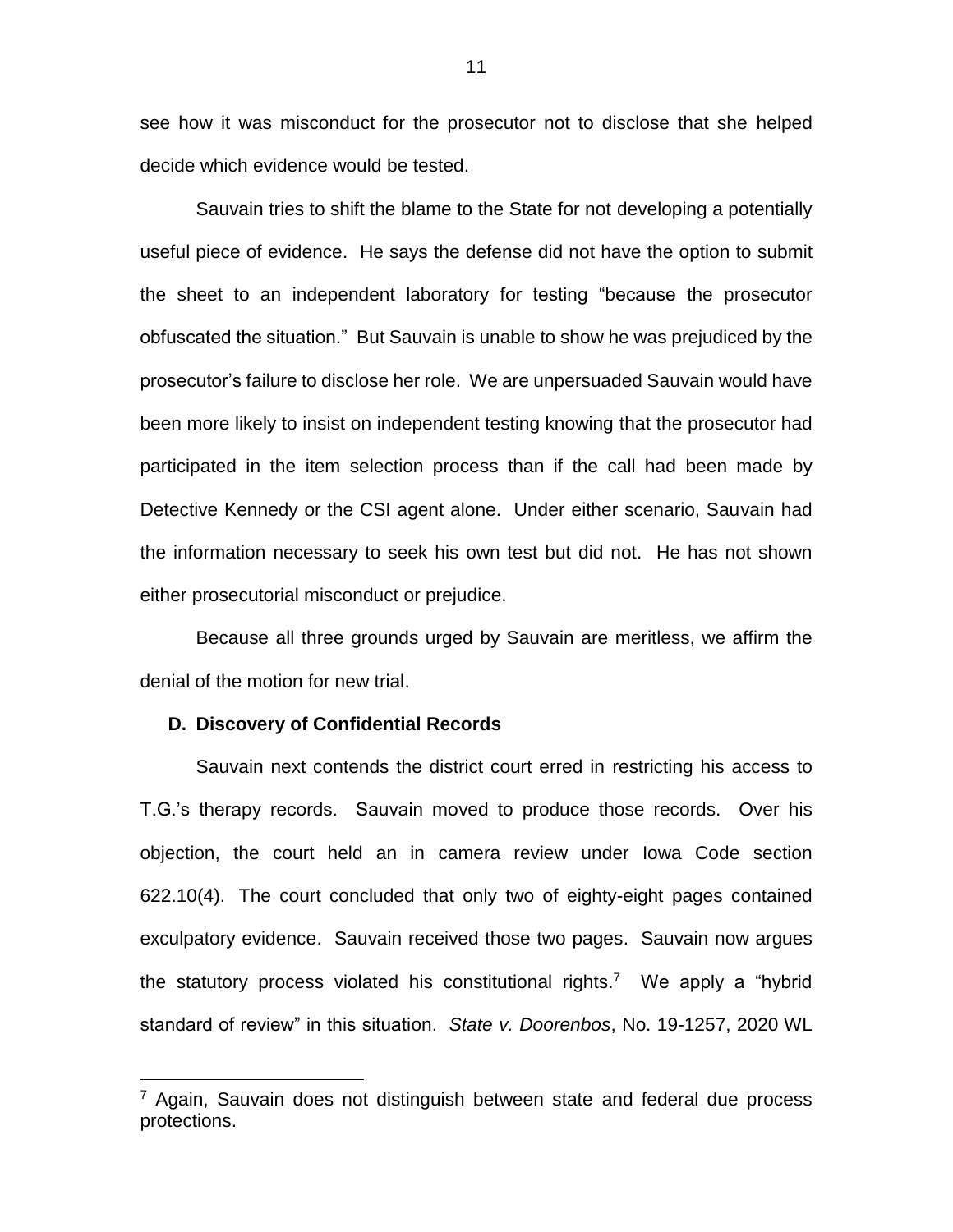3264408, at \*4 (Iowa Ct. App. June 17, 2020). We review due process challenges de novo and nonconstitutional challenges for an abuse of discretion. *State v. Thompson*, 836 N.W.2d 470, 476 (Iowa 2013); *Doorenbos*, 2020 WL 3264408, at \*4.

Our legislature created a "confidentiality privilege" for therapy records. *See* Iowa Code § 622.10. Generally, a "counselor" or "mental health professional" cannot "disclose any confidential communication properly entrusted to the person in the person's professional capacity" that was "necessary and proper to enable the person to discharge the functions of the person's office according to the usual course of practice or discipline." *Id.* § 622.10(1). In a criminal case, this privilege is "absolute" and cannot "be construed to authorize or require the disclosure of any privileged records to a defendant." *Id.* § 622.10(4)(a).<sup>8</sup>

Despite being "absolute," the privilege has two exceptions. First, Sauvain may discover the records if T.G. waived the privilege. *See id.* § 662.10(4)(a)(1). Second, Sauvain may discover the records upon "demonstrating in good faith a reasonable probability that the information sought is likely to contain exculpatory information that is not available from any other source and for which there is a

 $\overline{a}$ 

<sup>8</sup> The legislature adopted this procedure in reaction to *State v. Cashen*, where the supreme court permitted discovery if the defendant showed "a good faith factual basis that the record sought contain[ed] evidence relevant to the defendant's innocence." 789 N.W.2d 400, 408 (Iowa 2010), *superseded by statute*, 2011 Iowa Acts ch. 8 § 2 (codified at Iowa Code § 622.10(4) (2011)). *Thompson* held that the statutory scheme on its face passes constitutional muster. 836 N.W.2d at 490. *Thompson* also rejected a constitutional challenge to the method of in camera review by the trial judge, rather than by defense counsel. *Id.* at 486. The statutory protocol is deliberately more protective of the alleged victim's records such that "marginally exculpatory" information may be insufficiently "compelling" under the balancing test. *Leedom*, 938 N.W.2d at 188.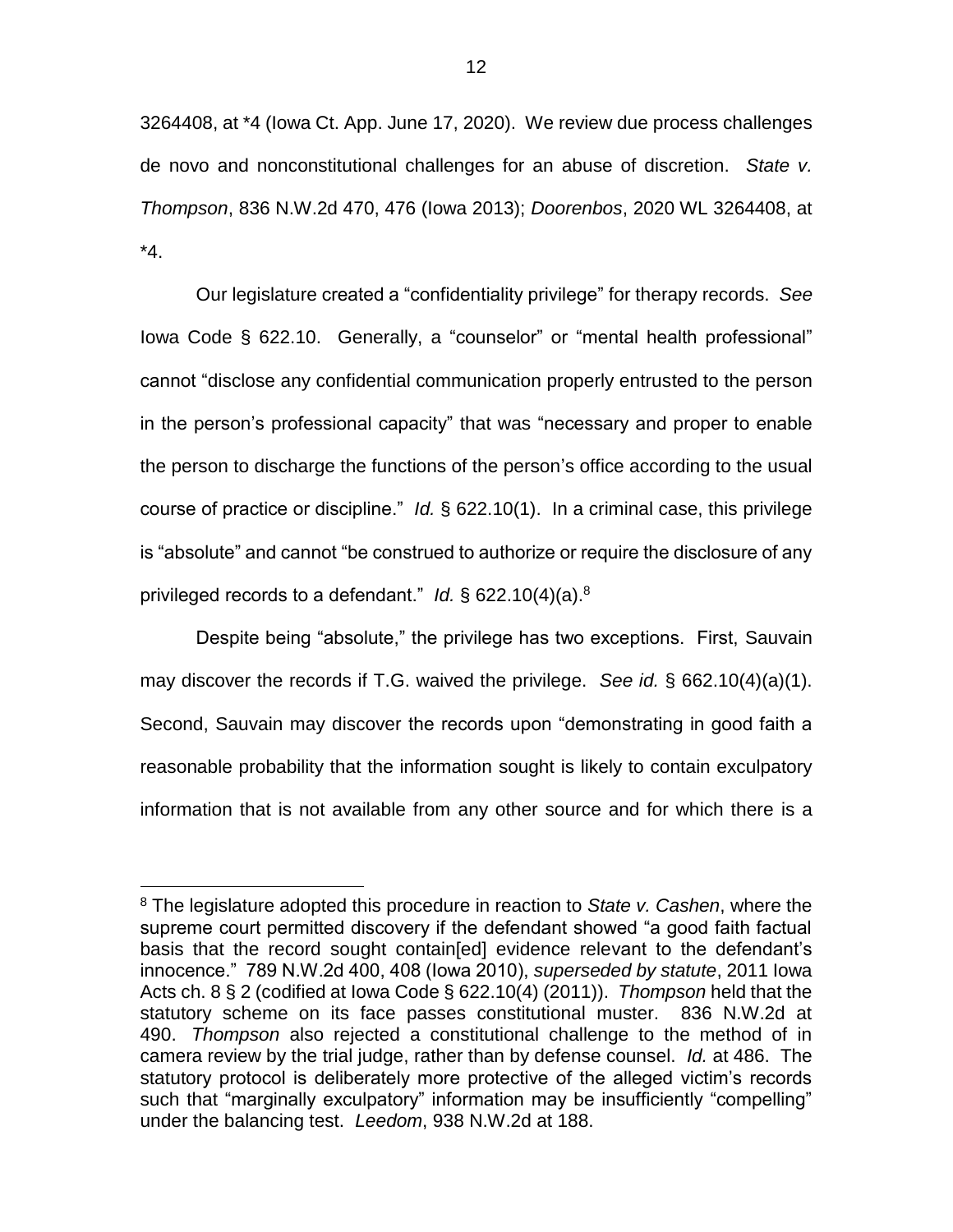compelling need for [him] to present a defense in the case." *Id.* § 622.10(4)(a)(2)(a). If Sauvain achieved that threshold showing, the court had to "conduct an in camera review of such records to determine whether exculpatory information [was] contained" in them.<sup>9</sup> *Id.* § 662.10(4)(a)(2)(b). If the records contained exculpatory information, the court then had to "balance the need to disclose such information against the privacy interest of the privilege holder." *Id.* § 662.10(4)(a)(2)(c). After following this statutory protocol, the court disclosed two pages of T.G.'s records.

Sauvain renews his contention that the statutory protocol interferes with his due process right to form a defense. He believes on remand his attorney should be able to review the entire confidential record without an in camera review, claiming "[o]nly the defense counsel and his client" can assess what is exculpatory. Sauvain's argument echoes portions of an unpublished court of appeals decision critical of the statute. *See State v. Barrett*, No. 17-1814, 2018 WL 6132275, at \*3 (Iowa Ct. App. Nov. 21, 2018) ("The statute, by having the district court rather than the attorneys serve as the gatekeeper of the privileged records, has created an unsatisfactory process that generates greater unreliability in the trial process."). Likewise, the district court expressed its opinion that the "[statutory] process would best be served by having defense counsel review the information" and that "the legislature needs to revisit this issue."

 $\overline{a}$ 

 $9$  Exculpatory evidence is evidence that "tends to 'establish a criminal defendant's innocence.'" *Leedom*, 938 N.W.2d at 188 (quoting *Exculpatory Evidence*, *Black's Law Dictionary* (11th ed. 2019)). Here, as in *Brady*, exculpatory evidence includes impeachment evidence. *Id.*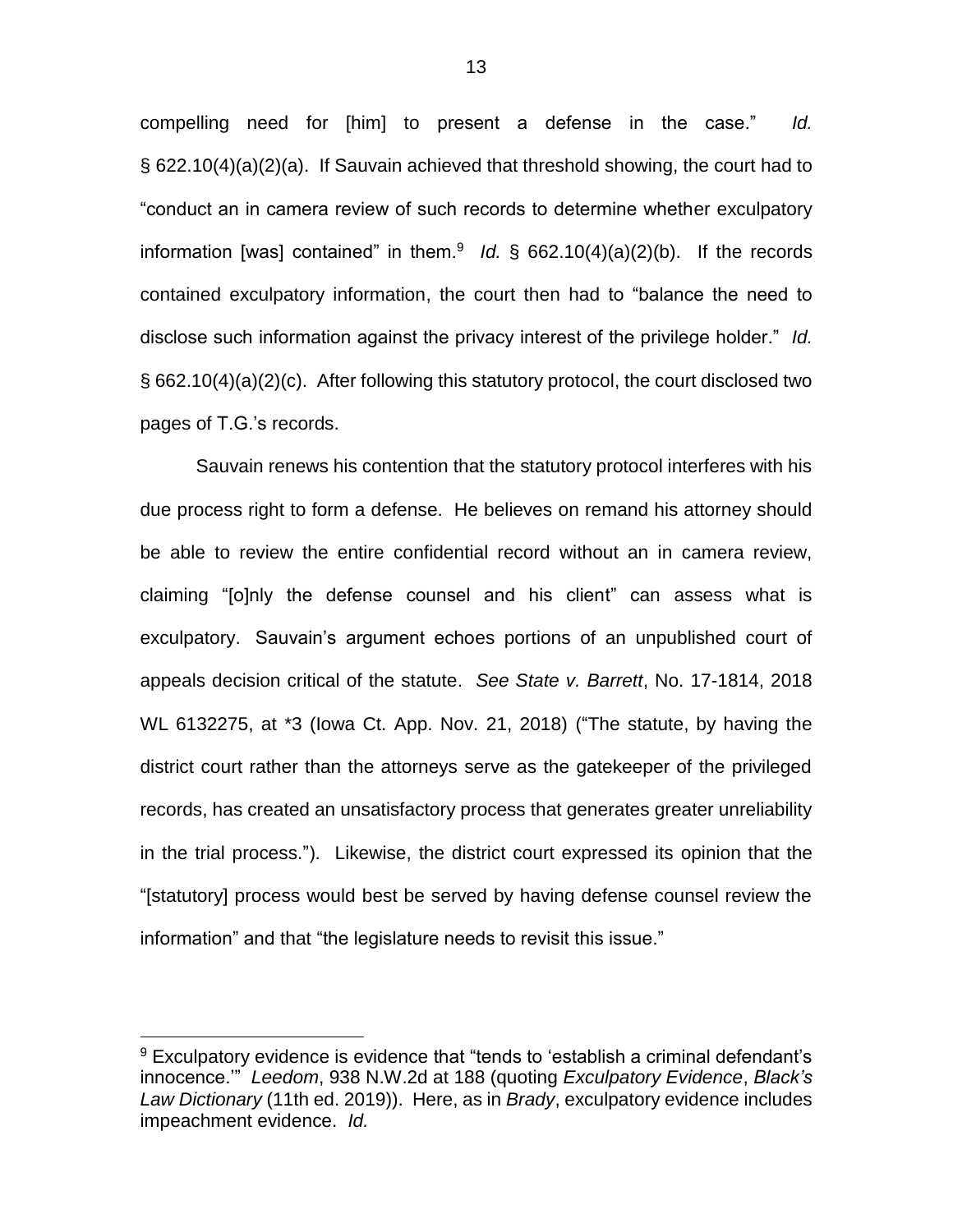Still, the district court found it was "bound to follow the law as written." So are we. *Cf. Nationwide Agribusiness Ins. Co. v. PGI Int'l*, 882 N.W.2d 512, 518 n.4 (Iowa Ct. App. 2016) ("We are not, however, at liberty to overturn Iowa Supreme Court precedent.").

Turning to the evidence, we have reviewed the confidential records of T.G.'s therapy sessions, including reports and notes taken by her therapists from December 2018 to September 2019. We find no exculpatory evidence beyond the two pages disclosed by the district court. All other information in these records is either known from non-privileged sources, overwhelmingly inculpatory, or neutral. We affirm the decision to release only two pages of these confidential records.

### **E. Sentencing**

Finally, we turn to Sauvain's sentence. He contends the court abused its discretion by imposing consecutive terms for all three convictions. He argues incarceration not to exceed forty-five years is excessive, is unsupported by the presentence-investigation report (PSI), and fails to foster rehabilitation. Sauvain believes the court was improperly influenced by his lack of remorse and placed too much weight on the crimes' impact on T.G.

We review the imposition of a sentence for the correction of legal error. *State v. Formaro*, 638 N.W.2d 720, 724 (Iowa 2002). We only reverse if the record reveals "an abuse of discretion or some defect in the sentencing procedure." *Id.* Sauvain has a heavy burden because "[t]he decision of the district court to impose a particular sentence within the statutory limits is cloaked with a strong presumption in its favor, and will only be overturned for an abuse of discretion or the consideration of inappropriate matters." *Id.* "[O]ur task on appeal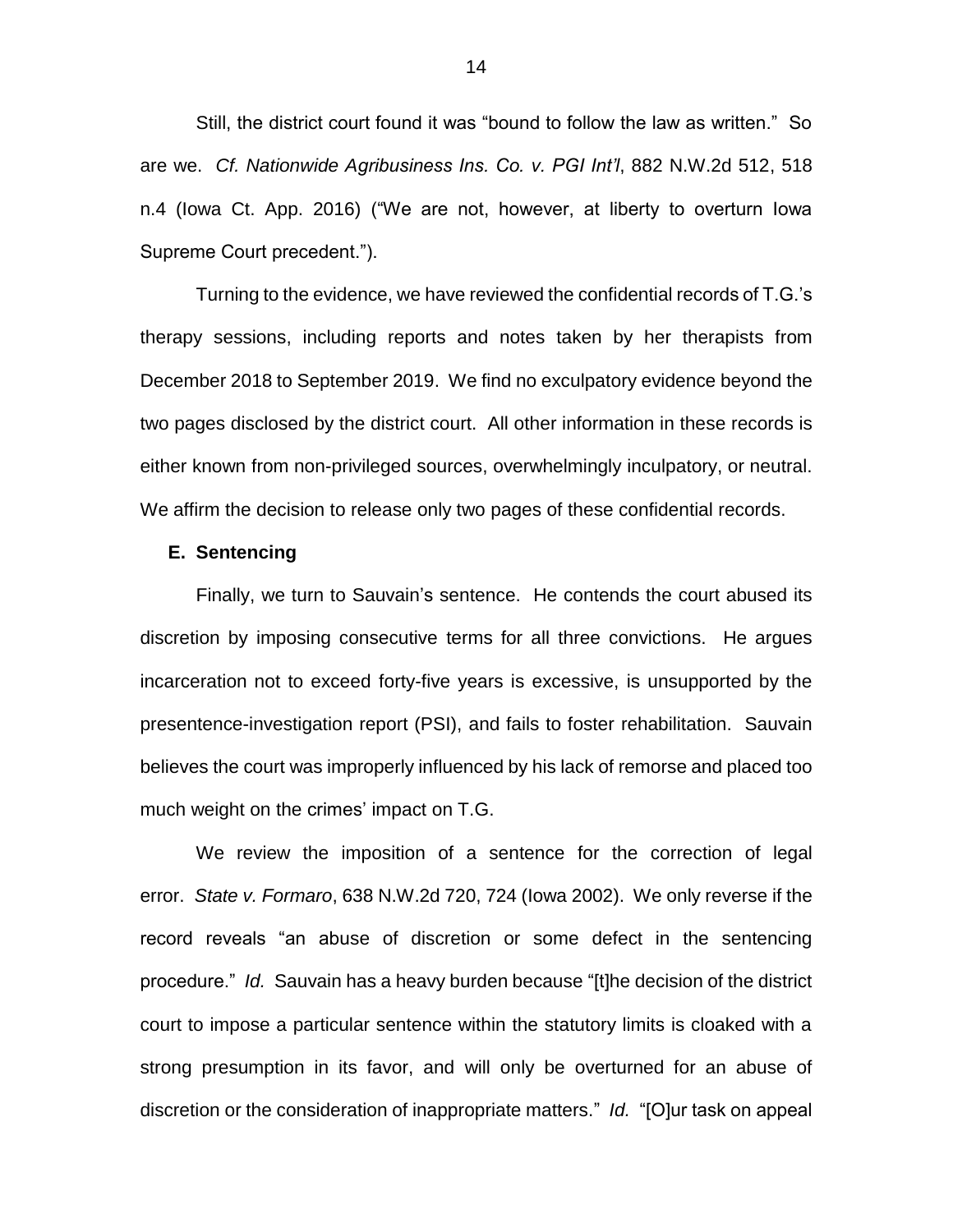is not to second guess the decision made by the district court, but to determine if

it was unreasonable or based on untenable grounds." *Id.* at 725.

. . . .

In sentencing Sauvain, the court gave these reasons:

Mr. Sauvain, I have the option of running these sentences concurrently with each other or consecutive with each other. . . .

What I am relying on, Mr. Sauvain, is the fact that you and your need for maximum rehabilitation and society's need for further protection from further offenses by you and the impact that your actions have had on [T.G.], the fact that she has now a life of pain and fear, and that she's [going to] have trust issues for the rest of her life, the fact that your actions have even made her consider committing suicide, and the length of the abuse from elementary through high school, those are the reasons for my decision, Mr. Sauvain, to run these sentences consecutive with each other, for a total of forty-five years.

The written sentencing order included another reason: "Defendant's lack of remorse."

Given the court's overall rationale, its imposition of consecutive sentences was not unreasonably excessive. The court appropriately considered information from the PSI, including a graphic recounting of T.G.'s years of abuse. In the same vein, the court gave appropriate weight to the devastating impact of Sauvain's sexual abuse on T.G. *See State v. Hunter*, No. 01-1919, 2002 WL 31757491, at \*3 (Iowa App. Dec. 11, 2002) (holding potential impact of sexual abuse on victim was not an impermissible factor).

On the issue of remorse, Sauvain contends he could not show regret for his conduct because he maintains his innocence. But our supreme court has held that remorse "is highly pertinent to evaluating [the defendant's] need for rehabilitation and [the defendant's] likelihood of reoffending." *State v. Knight*, 701 N.W.2d 83,